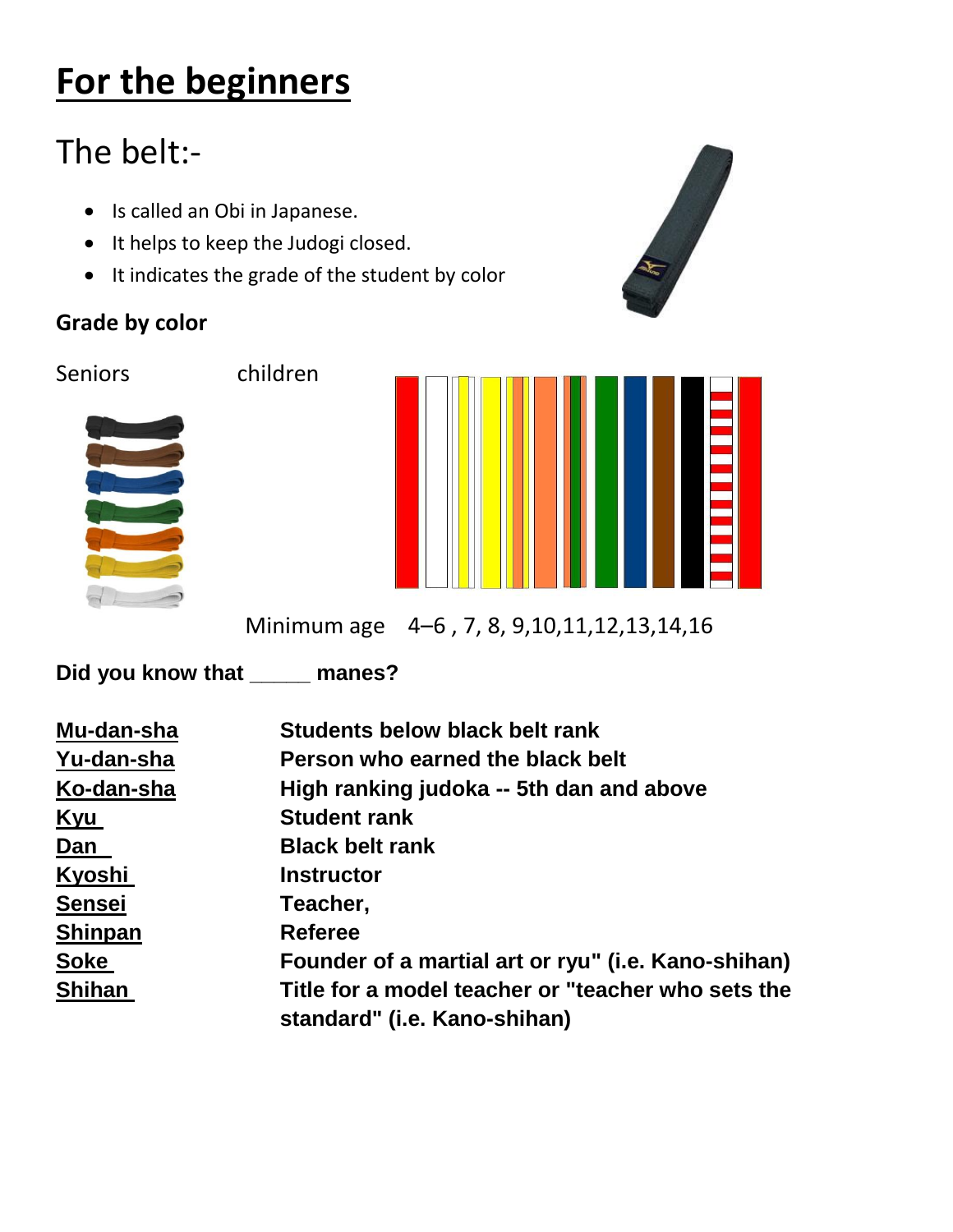#### **Tying your Belt**



#### **Coming for Judo, well check if:-**

- You have clean hands and feet?
- Your finger and toe nails are short?
- Your judo Gi and belt are clean?
- Did you bring your ZORI (slippers) with you?
- Did you bring water with you?
- Did you take all jewelry off?
- Did you switch your mobile off?



Thanks for all the above and remember try to be on time.

## **At the DOJO (training hall)**

#### **Always bow when you?**

- **Enter or leaving the DOJO**
- **Enter or leaving the TATAME**
- **Approaching a senior grade**
- **•** Starting or finishing a RANDORI

**Always walk from the sides of the TATAMI When not doing Randori or training** 

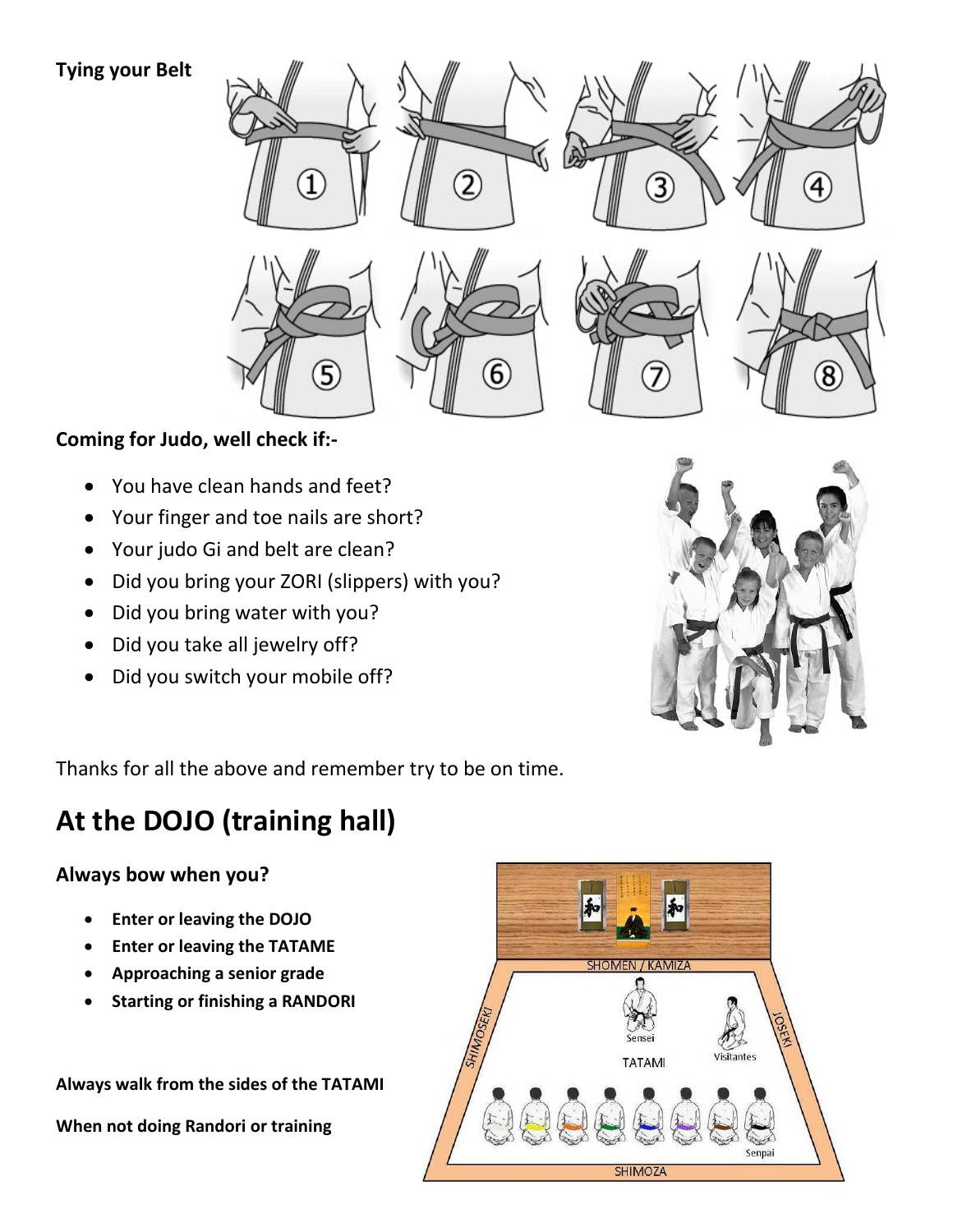